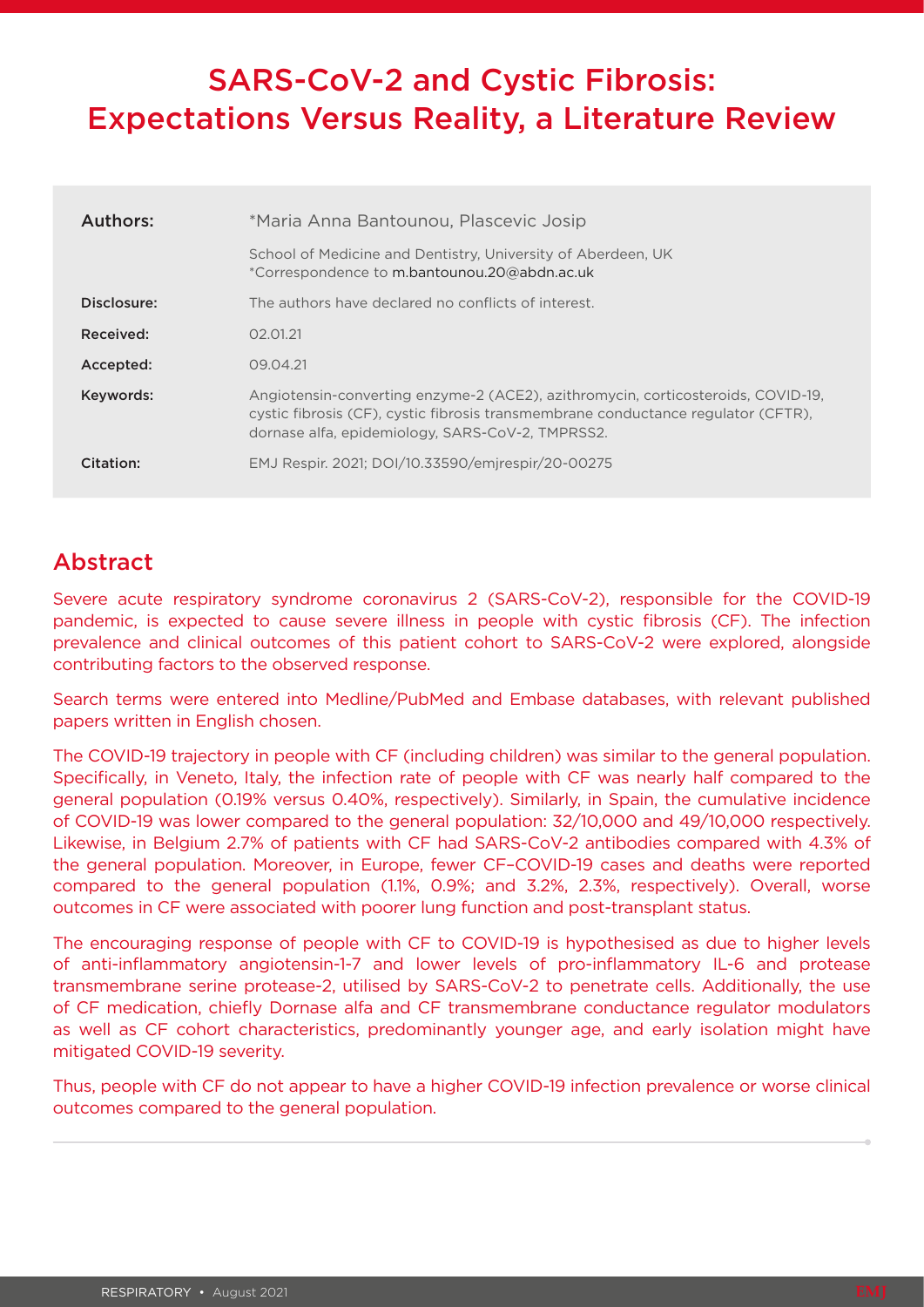#### INTRODUCTION

Cystic fibrosis (CF) is a chronically deteriorating lung condition that can affect multiple systems, frequently accompanied by a plethora of comorbidities.1 Viral infections account for approximately 60% of CF exacerbations, and people with CF have increased morbidity when exposed to viruses, such as the influenza A virus (H1N1).2,3 This can be because of the limited antiviral response of airway epithelial cells and co-infection with other bacteria known to affect patients with CF, such as *Pseudomonas aeruginosa*. 3 Severe acute respiratory syndrome coronavirus 2 (SARS-CoV-2), the highly contagious virus responsible for the COVID-19 pandemic, leads to worse clinical outcomes in individuals with comorbidities compared to healthy individuals.2 People with CF are reported to be at a higher risk of displaying more severe COVID-19 symptoms.4 Infection by SARS-CoV-2 in severe cases can cause acute respiratory distress syndrome (ARDS) and even death. $3$ 

People with CF are assumed at increased risk of worse outcomes when infected by SARS-CoV-2 compared to healthy individuals. This is because of their chronically deteriorating lung function and susceptibility to viral infections, as well as the underlying pathophysiology of their condition and pro-inflammatory and respiratory nature of SARS-CoV-2.<sup>2-6</sup> Thus, this cohort is advised to 'shield' by self-isolating.

UK guidelines currently highlight that people with CF may be at increased risk of rapid deterioration if infected by SARS-CoV-2. It is recommended that they should manage their condition as previously instructed, including pharmacological and non-pharmacological interventions, with the additional advice to contact their CF team if experiencing COVID-19 symptoms.<sup>4,7</sup> However, emerging data suggest that people with CF may not be at a higher risk of SARS-CoV-2 infection or worse clinical outcomes when infected.7

The primary aim of this literature review was to establish the susceptibility of people with CF to SARS-CoV-2 and the prevalence and severity of COVID-19 in this patient cohort. The secondary aim was to identify potential factors that could have contributed to the observed response to SARS-CoV-2, focusing on cellular processes, medication, and cohort characteristics in people with CF.

#### **METHODS**

This literature review was undertaken from 1<sup>st</sup> November 2020 until 12<sup>th</sup> February 2021, using a combination of the following search terms: "cystic fibrosis," "SARS-CoV-2," "COVID-19," "ACE-2," "CFTR," "azithromycin," "Dornase-alfa," and "corticosteroids" on the EMBASE and MEDLINE/ PubMed databases. Papers were also identified via the reference lists of examined papers. Only published papers and papers written in English were reviewed and chosen according to content relevance.

#### RESULTS AND DISCUSSION

## Cystic Fibrosis and Severe Acute Respiratory Syndrome Coronavirus 2: Epidemiology

Even though data are still preliminary, the emerging picture is that patients with CF experience milder COVID-19 symptoms than expected. A study reported that from 100,000 people infected with COVID-19 (>100 people also having CF), approximately 90% of people with CF experienced a milder infection.<sup>7</sup>

Furthermore, a retrospective study of 532 people with CF in Veneto, Italy, tested 118 (22.2%) of these patients (throat and nose swab) who were symptomatic for COVID-19. They identified one patient who had mild symptoms as COVID-19 positive, resulting in an infection rate of 1/532 (0.19%). Interestingly, the infection rate for people with CF was nearly half compared with the general population. Of the 4,907,704 people in Veneto, 465,433 (9.5%) were tested, and 19,729 were COVID-19 positive, resulting in an infection rate of 19,729/4,907,704 (0.4%).<sup>2</sup> Similarly, a COVID-19–CF observational retrospective survey was conducted by the Spanish CF Society. It demonstrated that the cumulative incidence of COVID-19 in patients with CF was lower compared to the general population: 32/10,000 (0.32%) and 49/10,000 (0.49%), respectively. From the 2,498 patients that were registered with the Spanish CF Society (data from 2018), 8/2,498 (0.3%) COVID-19-positive people were identified, and no fatalities were reported.<sup>5</sup>

Furthermore, a prospective study examined the Belgian SARS-CoV-2 seroprevalence in CF by recruiting 149 patients with CF. Blood tests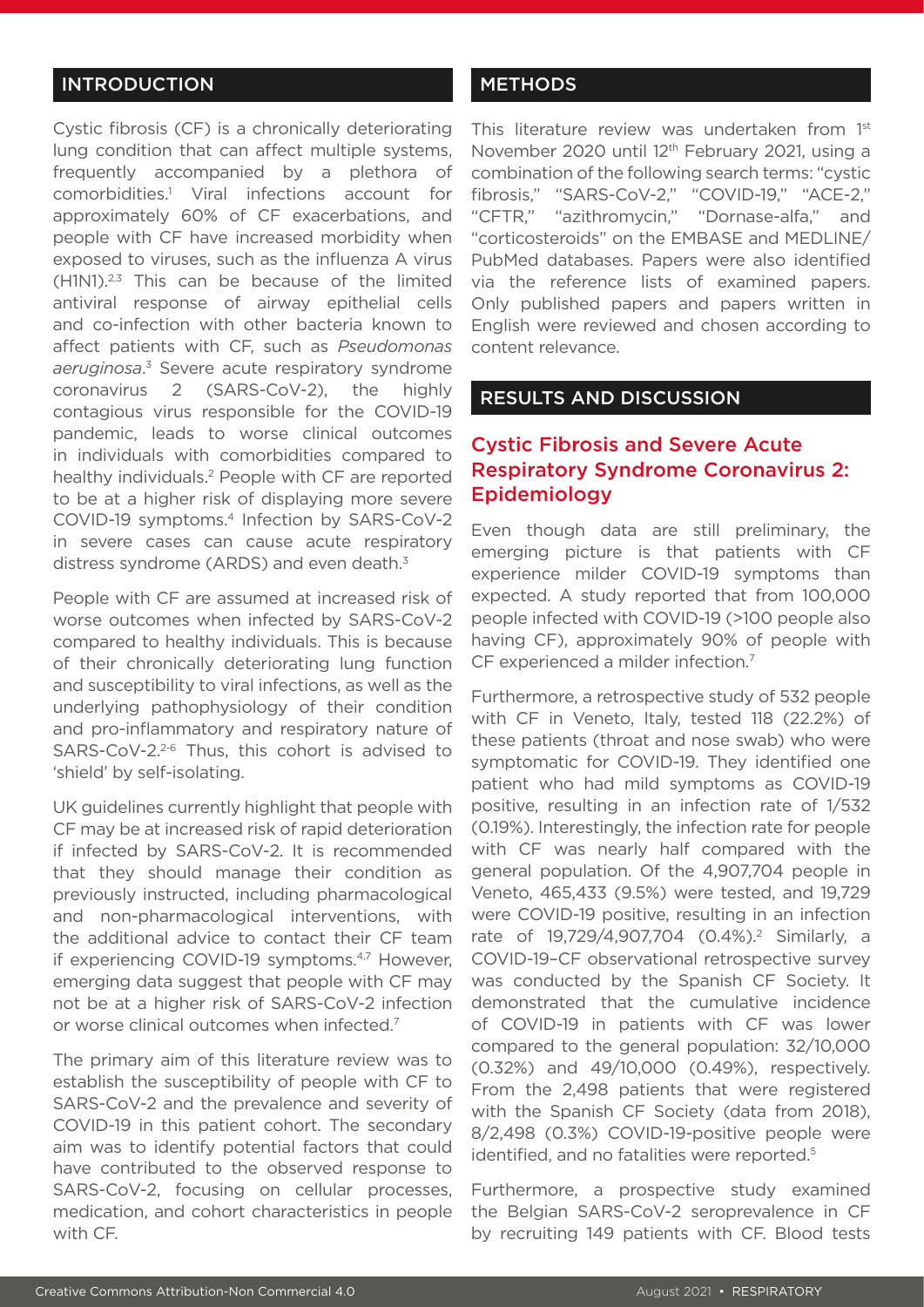were undertaken to establish the presence or absence of SARS-CoV-2 IgG and IgM antibodies. Positive serologies were reported in 2.7% (4/149) of patients with CF (3 patients for IgG and 1 for IgM) compared with 4.3% of the Belgian population at the time. A total of 36/149 (24%) patients had symptoms that were aligned with COVID-19. Six patients required medical attention and were PCR tested for COVID-19, five of whom were hospitalised. Only 1/6 patients tested positive for COVID-19, who paradoxically did not test positive for anti-SARS-CoV-2 antibodies.<sup>8</sup>

Moreover, out of 49,886 registered patients with CF9 (from 38 European countries), 554/49,886 (1.1%) have been COVID-19 positive, 13/49,886 (2.3%) of whom needed intensive care, and  $5/49,886$  (0.9%) died.<sup>10</sup> These data align with the response of the general population in Europe. At the time of writing this review  $(1<sup>st</sup>$  January 2021), it is estimated that 747,863,079 people live in Europe. Out of the aforementioned population, 23,844,011 (3.2%) people were reported to be COVID-19 positive, including 547,196 (2.3%) people who died.<sup>11,12</sup>

Likewise, a multinational study, with Australia, Canada, France, Ireland, Netherlands, New Zealand, UK, and USA being the participating countries, reported a similar trajectory of COVID-19 infection in people with CF to the general population. Specifically, 40 people with CF who tested positive with COVID-19-were identified with a median age of 33 years (15–59 years). A total of 31/40 (77.5%) of these people were symptomatic with COVID-19, 28/40 (70%) experience recurrent bacterial infections, and 11/40 (27.5%) had received a lung transplant. Furthermore, 25/40 (62.5%) people were treated with antibiotics, 13/40 (33%) needed oxygen supplementation, 1/40 (2.5%) invasive ventilation, and 4/40 (10%) intensive care unit (ICU) admission. From the 14/40 (35%) people who were on CF transmembrane conductance regulator (CFTR) modulator therapy, one required ICU admission. No deaths were reported in this cohort. $^1$ 

Severity of the COVID-19 infection between patients with CF and the general population seemed to correlate. A study conducted by the Global Registry Harmonization Group (GRHG) recruited 181 patients with CF from 19 countries.

They identified that people with CF had similar clinical outcomes to the proportion of patients who experienced a worse COVID-19 infection, with worse outcomes associated with poorer lung function and a post-transplant status. The patients' outcomes were analysed according to their transplant status; 141 patients being non-transplant and 27 were post-transplant, with relevant data missing for 13 patients. Overall, non-transplant patients had a significantly lower percentage of admissions compared to the post-transplant patients; 66/141 (66%) and 20/27 (74%), respectively. Likewise, fewer nontransplant patients (4%) were admitted to ICU compared to post-transplant patients (25%). Overall, seven patients out of the entire cohort died, four of whom were non-transplant.<sup>13</sup>

Similar findings have been reported in paediatric studies. An observational study conducted by the GRHG recruited 105 children with confirmed COVID-19 from 13 countries. The study dataset contained missing values, which were attributed to variability in data collection. The median age of the patient cohort was 10 years (6–15 years), with 31 patients treated with long-term azithromycin, 50 with a CFTR modulator, and 2 being posttransplant. A total of 26/89 (29%) patients had no COVID-19 symptoms. In symptomatic patients, fever (46/63, 73%) and a change in cough (38/53, 72%) were most reported. A total of 24/82 (29%) patients were admitted to hospital, with 6/21 (29%) requiring additional oxygen, 2/20 (10%) non-invasive ventilation, and 1/20 (5%) invasive ventilation. Significantly fewer patients who were on CFTR modulator therapy required hospitalisation compared to patients who were not on such therapy; 6/40 (15%) and 34/40 (85%), respectively. No deaths in this patient cohort were attributed directly to COVID-19. One patient, however, died 6 weeks after testing positive for COVID-19, due to disease exacerbation. The authors concluded that children with CF experience a similar COVID-19 disease course compared to children without CF.14

Likewise, the expert panel from the European Respiratory Society (ERS) examined the response of children with chronic respiratory conditions to COVID-19 by collating data from 174 ERS centres. Fourteen children with CF were reported to have COVID-19. Due to the incomplete data, one child had to be excluded from the analysis. Severity of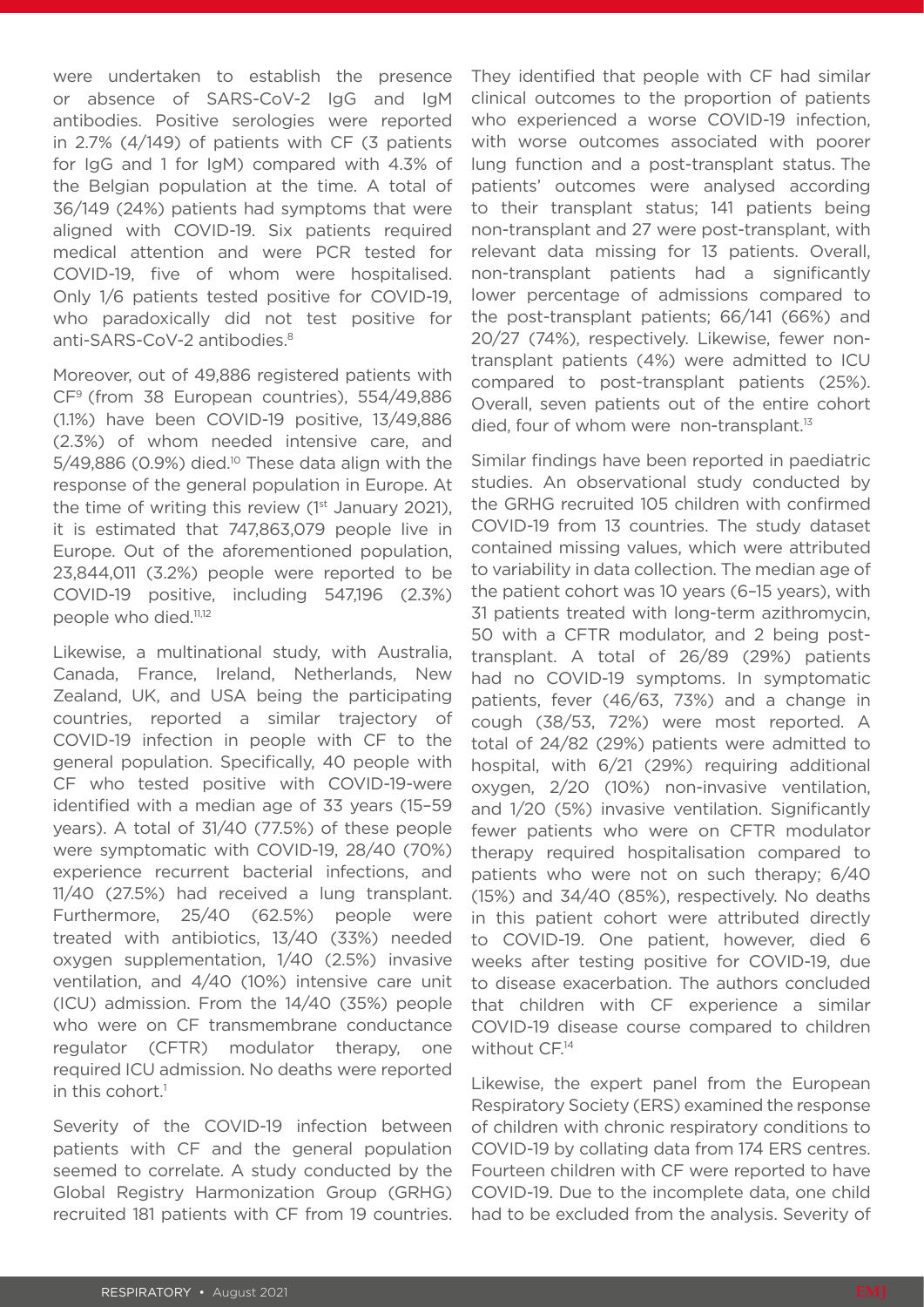symptoms varied: 1 child presented with fever; 2 with pneumonia; 4 had a pulmonary exacerbation; and 5 presented with upper respiratory tract infection. From 7/13 (53.8%) hospitalised children, 3 were admitted to the paediatric ICU, 2 required oxygen, and 1 invasive ventilation. Additionally, 3 children required antibiotics, 3 azithromycin for COVID-19 treatment, and 1 hydroxychloroquine. No deaths were reported in this cohort. The authors of the study concluded that children with CF are at no higher risk of having worse outcomes with COVID-19 compared with the general population.15

Therefore, current epidemiological data suggest that people with CF do not have higher infection rate or suffer from worse COVID-19 clinical outcomes compared to the general population.

## Cystic Fibrosis and Severe Acute Respiratory Syndrome Coronavirus 2: Cellular Level

#### Severe Acute Respiratory Syndrome Coronavirus 2

*Coronaviridae* is the viral family of SARS-CoV-2, which is one of the seven types of coronaviruses that infect humans. SARS-CoV and Middle East respiratory syndrome coronavirus also belong to the same viral family and infect the airways, causing respiratory illness. SARS-CoV-2 has a 31 kb RNA enclosed within a glycoprotein envelope. Spike proteins, Type 1 glycoproteins, are attached and protrude from the envelope. These are broken down by host cell-membrane proteases to facilitate viral entry, chiefly angiotensin-converting enzyme-2 (ACE2) for SARS-CoV-2 because of a single mutation in the spike protein that improves the attachment to ACE2. Cathepsins human airway trypsin-like protease and transmembrane protease serine 2 (TMPRSS2) also contribute to viral entry. After host cells are infected, cytokines are released into the bloodstream causing systemic inflammation, acute lung injury, ARDS, and even death.<sup>3,16</sup> However, like most human genes, the *ACE2* gene also shows polymorphism, which might affect an individual's susceptibility to SARS-CoV-2.<sup>3</sup>

#### Cystic Fibrosis

CF is an autosomal-recessive condition and predominantly arises due to a mutation in a gene responsible for encoding the CFTR protein.17,18 Although several mutation classes have been described, the most common one belongs to Class II, namely Phe508del (previously F508del).<sup>19-21</sup> The CFTR is protein channel whose main role involves the regulation of chloride ion balance across the cell membrane. If fully functional, water will be retained in mucus, thereby aiding the process of the mucociliary clearance. However, when the Phe508del mutation occurs, the produced CFTR protein is misfolded and therefore cannot be transported from the endoplasmic reticulum to the cell membrane.<sup>22</sup> Additionally, the misfolded protein will be recognised and degraded by the ubiquitin–proteasome pathway in a process known as endoplasmic-reticulumassociated degradation.<sup>23,24</sup> Thus, in the absence of the functional CFTR protein, chloride ions cannot be secreted into the mucus, resulting in an ion imbalance, followed by the retention of viscous mucus and increased susceptibility to infections and inflammation. Collectively, these cellular modulations will lead to typical signs and symptoms of CF.25

## Cystic Fibrosis and Severe Acute Respiratory Syndrome Coronavirus 2

It is hypothesised that two key proteins could be involved in pathways to decrease the severity of SARS-CoV-2 infections: ACE2 and TMPRSS2. Specifically, the former cleaves angiotensin I (ANG-1) into ANG-2, and ANG-2 to ANG-1-7. The two enzymatic cleavages produce proteins with contradictory functions: pro-inflammatory ANG-2 and anti-inflammatory ANG-1-7.3,26 ACE2 also supplements the binding of SARS-CoV-2 to the epithelial cells, and TMPRSS2 completes this process, facilitating viral entry into host cells.27,28

A recent study utilised previously generated gene microarray data to compare the expression of ACE2 and TMPRSS2 mRNA levels in CF and non-CF airway epithelial cells.<sup>29,30</sup> In CF cells, ACE2 mRNA levels were higher, while TMPRSS2 levels were decreased. Although a higher ACE2 concentration would enhance the binding of SARS-CoV-2 to host cells, it would also enhance the cleavage rate of ANG-2 to anti-inflammatory ANG-1-7, resulting in milder severity of SARS-CoV-2 infection in people with CF. Furthermore, lower TMPRSS2 levels could contribute to the lower infection prevalence in people with CF, as viral entry to the host cells would be hindered.<sup>3</sup>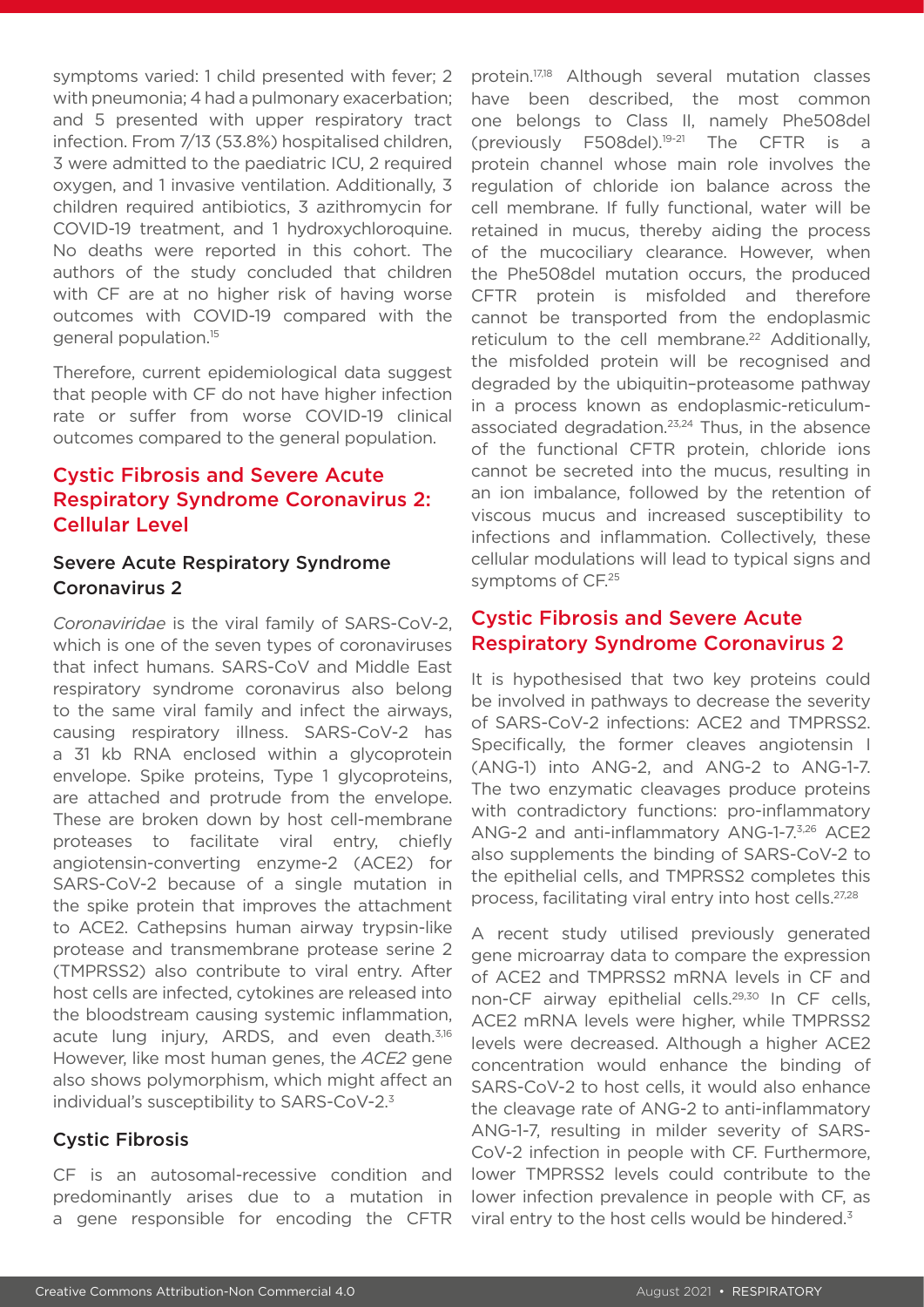Multiple other CF-associated cellular dysregulations, such as increased autophagy<sup>7</sup> and lower levels of IL-6 in the airways of people with CF, might improve their response to SARS-CoV-2. Specifically, IL-6 is one of the main cytokines involved in the cytokine storm induced by SARS-CoV-2 and has been associated with worse clinical outcomes. Therefore, lower levels of IL-6 may reduce COVID-19 infection severity.<sup>31</sup>

Further studies are needed to determine whether ACE2, TMPRSS2, and IL-6 levels can be used as clinically useful biomarkers for infection severity or drug targets for COVID-19.

### Cystic Fibrosis Drugs and Severe Acute Respiratory Syndrome Coronavirus 2

The drugs commonly prescribed to people with CF might mitigate the severity of COVID-19 and, indeed, some have been repurposed and are currently in clinical trials to determine their effectiveness against the disease.<sup>32,33</sup>

#### Corticosteroids

Low-dose corticosteroids are often prescribed as adjuvant treatment for patients with CF who have not responded to maintenance treatment with oral azithromycin.<sup>34</sup> Corticosteroids, normally secreted by the adrenal cortex, are shown to be effective in severe COVID-19.<sup>32</sup> They are not directly antiviral but downregulate pro-inflammatory genes such as *NFκB* and thus dampen immune and inflammatory response.<sup>35</sup>

In the randomised clinical trial RECOVERY, 6 mg dexamethasone was administered once daily for up to 10 days to >2,000 hospitalised patients with COVID-19. Patients on respiratory support had a reduced 28-day mortality, as well as the need for mechanical ventilation and hospitalisation compared to the usual care group.<sup>36</sup> Other studies also support the protective effect of lowdose or pulsed corticosteroid administration in severe COVID-19,<sup>37,38</sup> which is reflected by the recommendation of corticosteroid treatment (including dexamethasone, methylprednisolone,39 prednisolone, and hydrocortisone) for severe COVID-19 by the World Health Organization (WHO), European Medicines Agency (EMA), National Institutes of Health (NIH), Italian Medicines Agency (AIFA), and Infectious Diseases Society of America (IDSA).<sup>32</sup>

Nevertheless, one systematic review suggested that time for viral clearance, from 8–24 days (standard care group) to 10–29 days (corticosteroid group), infection rate, and antibiotic use are increased with corticosteroid administration. This did not, however, impact length of hospitalisation or mortality.40 In contrast, a separate systematic review concluded that corticosteroid treatment was associated with a lengthier hospitalisation. Nonetheless, the corticosteroids were administered to more unwell patients.35 Finally, a literature review highlighted that corticosteroids did not improve outcomes in patients with milder COVID-19 infection severity.38

Thus, since patients with CF seem to have a milder form of COVID-19, corticosteroids might not offer them any further benefit, as they seem to work best in severe COVID-19 infection.

#### Dornase Alfa

The abnormally thick mucus and reduced mucociliary clearance in CF can cause bacteria and noxious particles to get trapped in the airways, leading to infections and chronic inflammation. Neutrophils invade the airways, degranulate and undergo cellular lysis, releasing their DNA, thickening the mucus further, and forming traps for particles and bacteria: the neutrophil extracellular traps (NETs). Dornase alfa, a human recombinant DNase I enzyme used in CF, breaks down NETs, reducing mucus viscosity and improving lung function.41

Elevated neutrophil count and NET are also a feature of COVID-19 and a marker for severe respiratory disease. In one study, Dornase alfa (additional to usual care) was administered to three patients with COVID-19, with clinical benefit. This was indicated by the patients' improved oxygen saturation and respiratory rate, as well as reduced coughing, dyspnoea, NET formation, and viral load. Dornase alfa was also shown to lower neutrophil and cytokine levels in blood samples of patients with COVID-19 *in vitro,*  reduce sepsis markers in a septic mouse model *in vivo*42 and even have antiviral properties *in vitro* in four cell lines infected by SARS-CoV-2.43

Due to the similarities of COVID-19 and CF in neutrophil, cytokine, and NET production, promising preclinical findings, and encouraging case series,<sup>44</sup> there is a clinical trial investigating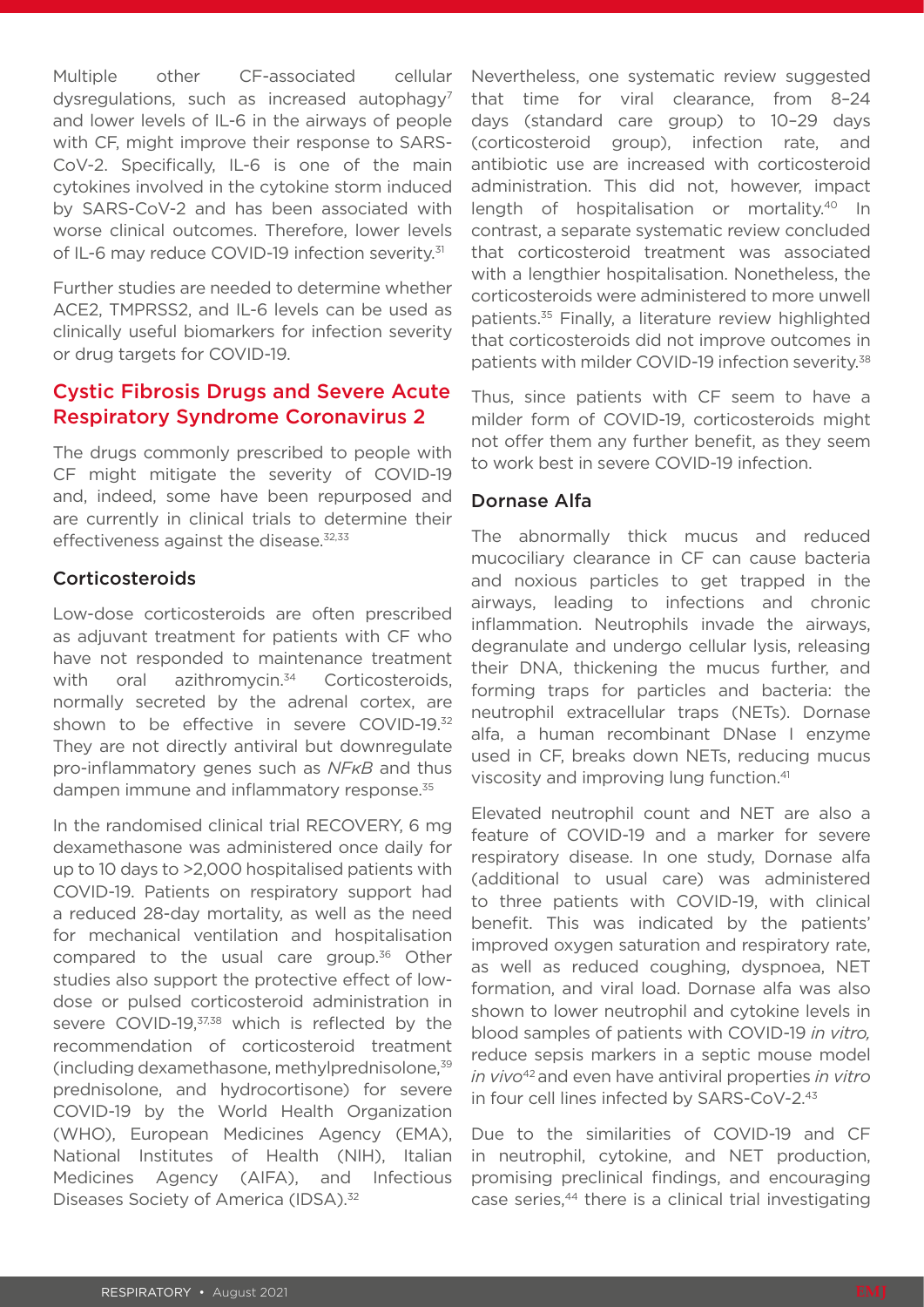aerolised intratracheal Dornase alfa as a treatment for SARS-CoV-2-induced ARDS.<sup>33</sup> Therefore, Dornase alfa, which is regularly administered in CF,<sup>34</sup> could mitigate COVID-19 severity in these patients.

#### Azithromycin

Azithromycin, a macrolide antibiotic, is commonly prescribed in CF as antibacterial prophylaxis.<sup>34</sup> Macrolides inhibit bacterial protein synthesis, neutrophil activation and chemotaxis, and reduce the expression of cell-surface adhesion molecules and pro-inflammatory cytokines. They also increase macrophage activity in the lung alveoli and thus modulate the immune system and inflammatory response.<sup>32</sup>

Additionally, azithromycin has anti-inflammatory and potentially antiviral properties, particularly against respiratory syncytial, influenza, Zika, and Ebola viruses.<sup>3,45</sup> Its antiviral mechanism is possibly associated with interferon pathways and reduced airway mucus. Alternative hypotheses include prevention of SARS-CoV-2 cellular entry by inhibiting the binding of the COVID-19 spike proteins to ACE2<sup>45</sup> or inhibition of the autophagy process by increasing the pH of key organelles such as endosomes and lysosomes.<sup>3</sup>

The use of azithromycin as a COVID-19 treatment is controversial.<sup>46</sup> Two French observational clinical studies tested the combination of azithromycin and hydroxychloroquine in patients with COVID-19 and one observational Brazilian clinical study in unconfirmed, symptomatic patients with COVID-19. These studies found that patients treated with the two drugs were rapidly discharged, had significantly more negative nasopharyngeal swabs, and reduced hospitalisations.45 Therefore, azithromycin treatment in people with CF may be associated with an improved response against SARS-CoV-2.

Conversely, a prospective study recruited 11 hospitalised patients with severe COVID-19 to evaluate azithromycin and hydroxychloroquine treatment. No clinical benefit of the aforementioned combination was found; one patient died, two required ICU transfer, and one experienced QT interval prolongation within 5 days of treatment. Overall, 8/10 patients were still positive for SARS-CoV-2 on Days 5-6 post-treatment.<sup>47</sup> Similarly, a retrospective study evaluated 807 patients hospitalised with

COVID-19. Hydroxychloroquine monotherapy or combined with azithromycin did not decrease the risk of death or ventilation and was associated with prolonged hospital admissions.<sup>48</sup>

Furthermore, azithromycin has been associated with cardiac complications, particularly QTc prolongation.32,49 A study retrospectively reviewed 81 patients treated with hydroxychloroquine and azithromycin and found that 7/81 (8.6%) had QTc prolongation (≥500 ms), with no patients developing ventricular tachycardia.50

Therefore, the AIFA, EMA, U.S. Food and Drug Administration (FDA), and WHO do not recommend azithromycin or macrolide antibiotics for the treatment of COVID-19 without an underlying bacterial infection.<sup>32</sup>

#### Cystic Fibrosis Transmembrane Conductance Regulators

CFTR is critical for bronchodilation and effective mucociliary clearance. In its absence, as in CF, a highly viscous mucus is produced, which triggers an inflammatory response. CFTR modulators repair dysregulated CF cellular processes, increasing airway fluid production, reducing oxidative stress and pro-inflammatory cytokines.7

The COVID-19 inflammatory response, particularly when TNF-mediated, reduces the presence of the CFTR protein, primarily in the lungs and brain. This leads to dysregulation of the immune system and physiological changes similar to CF. Specifically, it leads to the activation of cytokines, neutrophils, and macrophages; impediment of mucus clearance and antigen destruction; and promotion of local inflammation and bronchialwall thickening.

Therefore, due to the COVID-19 and CF pathophysiology overlap, there is a rationale for the mechanism of action of CFTR modulators in COVID-19,<sup>51</sup> which could also explain the advantageous response of people with CF to COVID-19.

## Severe Acute Respiratory Syndrome Coronavirus 2 and Cystic Fibrosis Cohort Characteristics

Finally, patients with CF might be responding better than expected to SARS-CoV-2 because of cohort characteristics, particularly age and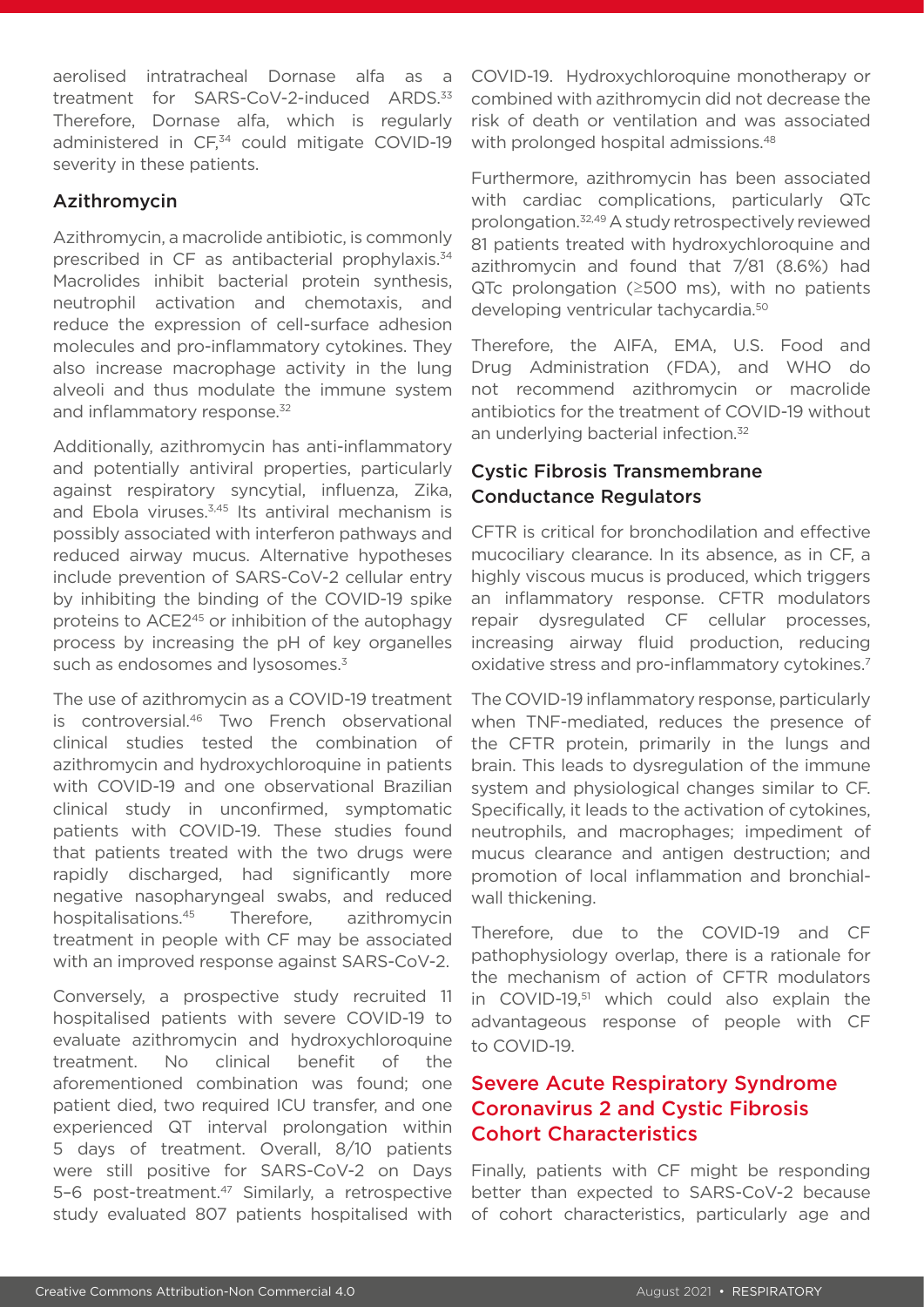habits. People with CF are younger, with the median age in Europe being 18.4 years and in the UK being 21 years,<sup>52,53</sup> while COVID-19 severity worsens with increasing age.<sup>1,54</sup> Furthermore, people with CF were instructed to 'shield' earlier in most countries than the general population and for a prolonged time, limiting their exposure to SARS-CoV-2. Finally, people with CF have learned to live with a chronic deteriorating respiratory illness and may have better learned behaviours than the general population regarding personal hygiene and distancing, reducing their risk of infection.<sup>1</sup>

#### **CONCLUSION**

The emerging trend is that people with CF have not had worse clinical outcomes nor a higher

infection rate with COVID-19. Multiple hypotheses to explain this exist, including dysregulation of CF cellular processes, certain CF medications, and cohort characteristics of patients with CF. Thus, it would be prudent to collect and analyse up-to-date CF data and update UK guidelines, if appropriate. Other areas of interest for future research are whether Dornase alfa, CFTR modulators, or azithromycin mitigate SARS-CoV-2 infection severity. Additionally, the cellular interplay between CF and SARS-CoV-2 could be investigated further and used to determine an individual's susceptibility to the virus. Lastly, exploration of ACE2, TMPRSS2, and IL-6 can be undertaken to evaluate if the aforementioned proteins can exist as drug targets or clinically useful biomarkers to predict SARS-CoV-2 infection severity.

#### References

- Cosgriff R et al. A multinational report to characterise SARS-CoV-2 infection in people with cystic fibrosis. J Cyst Fibros. 2020;19(3):355-8.
- 2. Bezzerri V et al. Does cystic fibrosis constitute an advantage in COVID-19 in-fection? Ital J Pediatr. 2020;46(1):143.
- 3. Stanton BA et al. SARS-CoV-2 (COVID-19) and cystic fibrosis. Am J Physiol Lung Cell Mol Physiol. 2020;319(3):L408-15.
- 4. BMJ Publishing Group Ltd. BMJ Best Practice. Management of coexisting conditions in the context of COVID-19. 2020. Available at: https://bestpractice. bmj.com/topics/en-gb/3000190/ pdf/3000190/Management%20of%20 coexisting%20conditions%20in%20 the%20context%20of%20COVID-19. pdf. Last accessed: 31 December 2020.
- 5. Mondejar-Lopez P et al. Impact of SARS-CoV-2 infection in patients with cystic fibrosis in Spain: incidence and results of the national CF-COVID19-Spain survey. Respir Med. 2020;170:106062.
- 6. Mirza AA et al. Cystic fibrosis and COVID-19: care considerations. Respir Med Case Rep. 2020;31:101226.
- 7. Peckham D et al. COVID-19 meets cystic fibrosis: for better or worse? Genes Immun. 2020;21(4):260-2.
- 8. Berardis S et al. SARS-CoV-2 seroprevalence in a Belgian cohort of patients with cystic fibrosis. J Cyst Fibros. 2020;19(6):872-4.
- 9. European Cystic Fibrosis Society

Patient Registry (ECFSPR). ECFS Patient Registry: Annual Data Report, 2018 data. 2020. Available at: https://www.ecfs.eu/sites/default/ files/general-content-files/workinggroups/ecfs-patient-registry/ ECFSPR\_Report\_2018\_v1.4.pdf. Last accessed: 1 January 2021.

- 10. European Cystic Fibrosis Society. COVID-CF project in Europe. 2020. Available at: https://www.ecfs.eu/ sites/default/files/general-content files/news/COVID%20reporting%20 12Dec20.pdf. Last accessed: 15 December 2020.
- 11. European Centre for Disease Prevention and Control (ECDC). COVID-19 situation update for the EU/EEA and the UK, as of week 52 2020. 2020. Available at: https:// www.ecdc.europa.eu/en/cases-2019-ncov-eueea. Last accessed: 31 December 2020.
- 12. Worldometer. Europe Population. 2021. Available at: https://www. worldometers.info/world-population/ europe population/#:~:text=The%20 current%20population%20of%20 Europe,of%20the%20total%20 world%20population. Last accessed: 1 January 2021.
- 13. McClenaghan E et al. The global impact of SARS-CoV-2 in 181 people with cystic fibrosis. J Cyst Fibros. 2020;19(6):868-71.
- 14. Bain R et al. Clinical characteristics of SARS-CoV-2 infection in children with cystic fibrosis: an international observational study. J Cyst Fibros. 2021;20(1):25-30.
- 15. Moeller A et al. COVID-19 in

children with underlying chronic respiratory diseases: survey results from 174 centres. ERJ Open Res. 2020;6(4):00409-2020.

- 16. Upadhyay J et al. Role of inflammatory markers in corona virus disease (COVID-19) patients: a review. Exp Biol Med (Maywood). 2020;245(15):1368-75.
- 17. Elborn JS. Cystic fibrosis. Lancet. 2016;388(10059):2519-31.
- 18. Klimova B et al. Cystic fibrosis revisited - a review study. Med Chem. 2017;13(2):102-9.
- 19. Rommens JM et al. Identification of the cystic fibrosis gene: chromosome walking and jumping. Science. 1989;245(4922):1059-65.
- 20. 20. Riordan JR et al. Identification of the cystic fibrosis gene: cloning and char-acterization of complementary DNA. Science. 1989;245(4922):1066- 73.
- 21. Kerem B et al. Identification of the cystic fibrosis gene: genetic analysis. Sci-ence. 1989;245(4922):1073-80.
- 22. Dechecchi MC et al. Molecular basis of cystic fibrosis: from bench to bedside. Ann Transl Med. 2018;6(17):334.
- 23. Ward CL et al. Degradation of CFTR by the ubiquitin-proteasome pathway. Cell. 1995;83(1):121-7.
- 24. Vembar SS, Brodsky JL. One step at a time: endoplasmic reticulumassociated degradation. Nat Rev Mol. 2008;9(12):944-57.
- 25. Vankeerberghen A et al. The cystic fibrosis transmembrane conductance